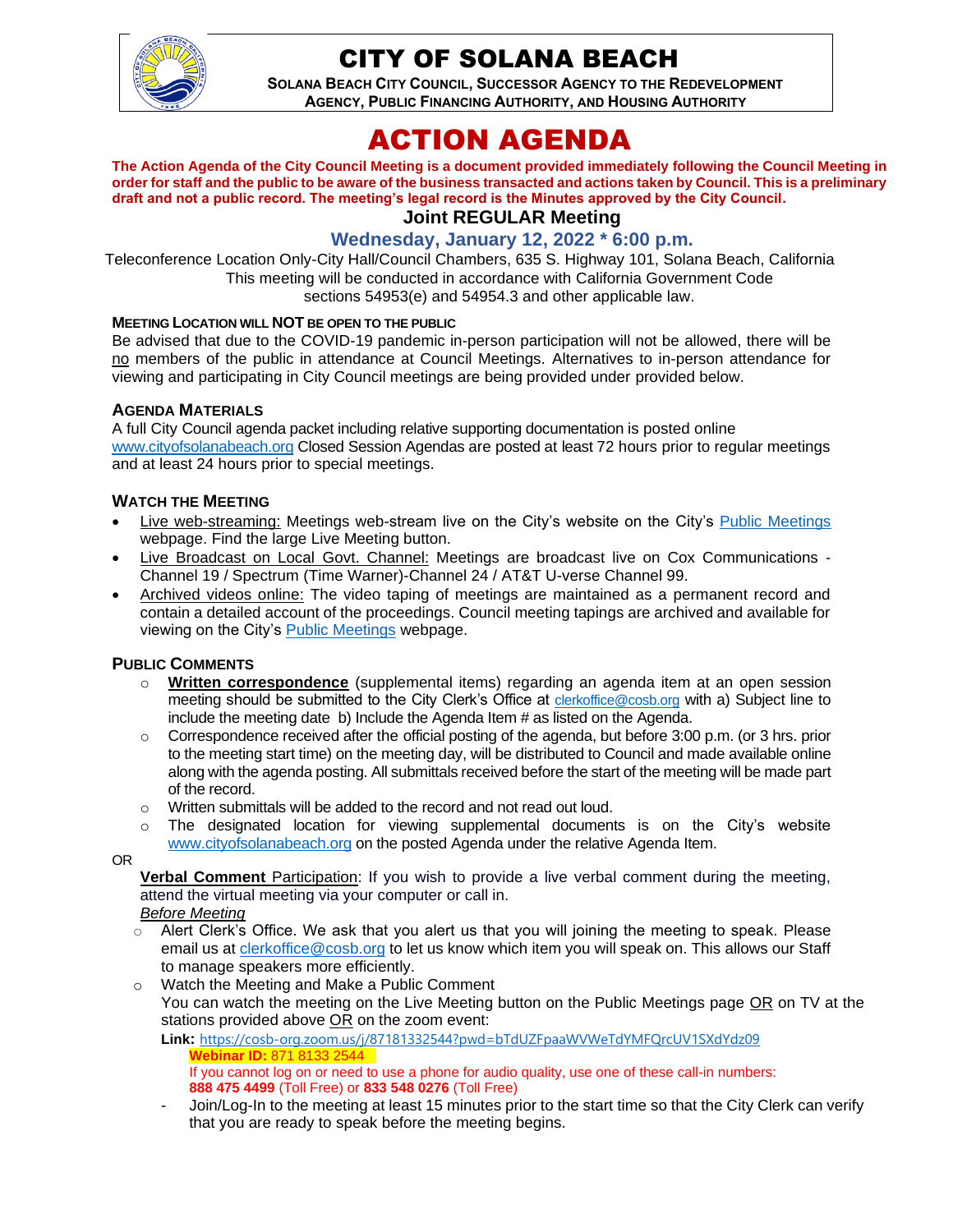- Audio Accessibility: If your computer does not have a microphone or you have sound issues, you can call-in from a landline or cell phone and use it as your audio (phone # is provided once you login to Zoom, see above). If you call in for better audio, mute your computer's speakers to eliminate feedback so that you do not have two audios when you are speaking.

#### *During Meeting:*

- During each Agenda Item and Oral Communications, attendees will be asked if they would like to speak. Speakers are taken during each agenda item.
- $\circ$  Speakers will be asked to raise their hand (zoom icon under participants can be clicked or on the phone you can dial \*9) if they would like to be called on to speak during each item. We will call on you by your log in name or the last 4 digits of your phone #. When called on by the meeting organizer, we will unmute so you may provide comments for the allotted time. Allotted speaker times are listed under each [Agenda](https://urldefense.proofpoint.com/v2/url?u=https-3A__www.ci.solana-2Dbeach.ca.us_index.asp-3FSEC-3DF0F1200D-2D21C6-2D4A88-2D8AE1-2D0BC07C1A81A7-26Type-3DB-5FBASIC&d=DwMFaQ&c=euGZstcaTDllvimEN8b7jXrwqOf-v5A_CdpgnVfiiMM&r=1XAsCUuqwK_tji2t0s1uIQ&m=C7WzXfOw2_nkEFMJClT55zZsF4tmIf_7KTn0o1WpYqI&s=3DcsWExM2_nx_xpvFtXslUjphiXd0MDCCF18y_Qy5yU&e=) section.
- o Choose Gallery View to see the presentations, when applicable.

#### **SPECIAL ASSISTANCE NEEDED - AMERICAN DISABILITIES ACT TITLE 2**

In compliance with the Americans with Disabilities Act of 1990, persons with a disability may request an agenda in appropriate alternative formats as required by Section 202. Any person with a disability who requires a modification or accommodation in order to participate in a meeting should direct such request to the City Clerk's office (858) 720-2400 [clerkoffice@cosb.org](mailto:EMAILGRP-CityClerksOfc@cosb.org) at least 72 hours prior to the meeting.

| <b>CITY COUNCILMEMBERS</b>                 |                                              |                                                   |                                       |
|--------------------------------------------|----------------------------------------------|---------------------------------------------------|---------------------------------------|
| Lesa Heebner, Mayor                        |                                              |                                                   |                                       |
| <b>Kelly Harless</b><br>Deputy Mayor       | David A. Zito<br>Councilmember<br>District 1 | <b>Jewel Edson</b><br>Councilmember<br>District 3 | <b>Kristi Becker</b><br>Councilmember |
| <b>Gregory Wade</b><br><b>City Manager</b> | Johanna Canlas<br><b>City Attorney</b>       |                                                   | Angela Ivey<br><b>City Clerk</b>      |

#### **SPEAKERS:**

See Public Participation on the first page of the Agenda for publication participation options.

#### **READING OF ORDINANCES AND RESOLUTIONS:**

Pursuant to [Solana Beach Municipal Code](https://www.codepublishing.com/CA/SolanaBeach/) Section 2.04.460, at the time of introduction or adoption of an ordinance or adoption of a resolution, the same shall not be read in full unless after the reading of the title, further reading is requested by a member of the Council. If any Councilmember so requests, the ordinance or resolution shall be read in full. In the absence of such a request, this section shall constitute a waiver by the council of such reading.

## **CALL TO ORDER AND ROLL CALL:**

## **CLOSED SESSION REPORT:**

#### **FLAG SALUTE:**

**PRESENTATIONS:** *Ceremonial items that do not contain in-depth discussion and no action/direction.* 

SDG&E Via de la Valle Utility Line Reconfiguration

#### **APPROVAL OF AGENDA: COUNCIL ACTION: Approved 5/0**

#### **ORAL COMMUNICATIONS:**

*Note to Public: Refer to Public Participation for information on how to submit public comment.*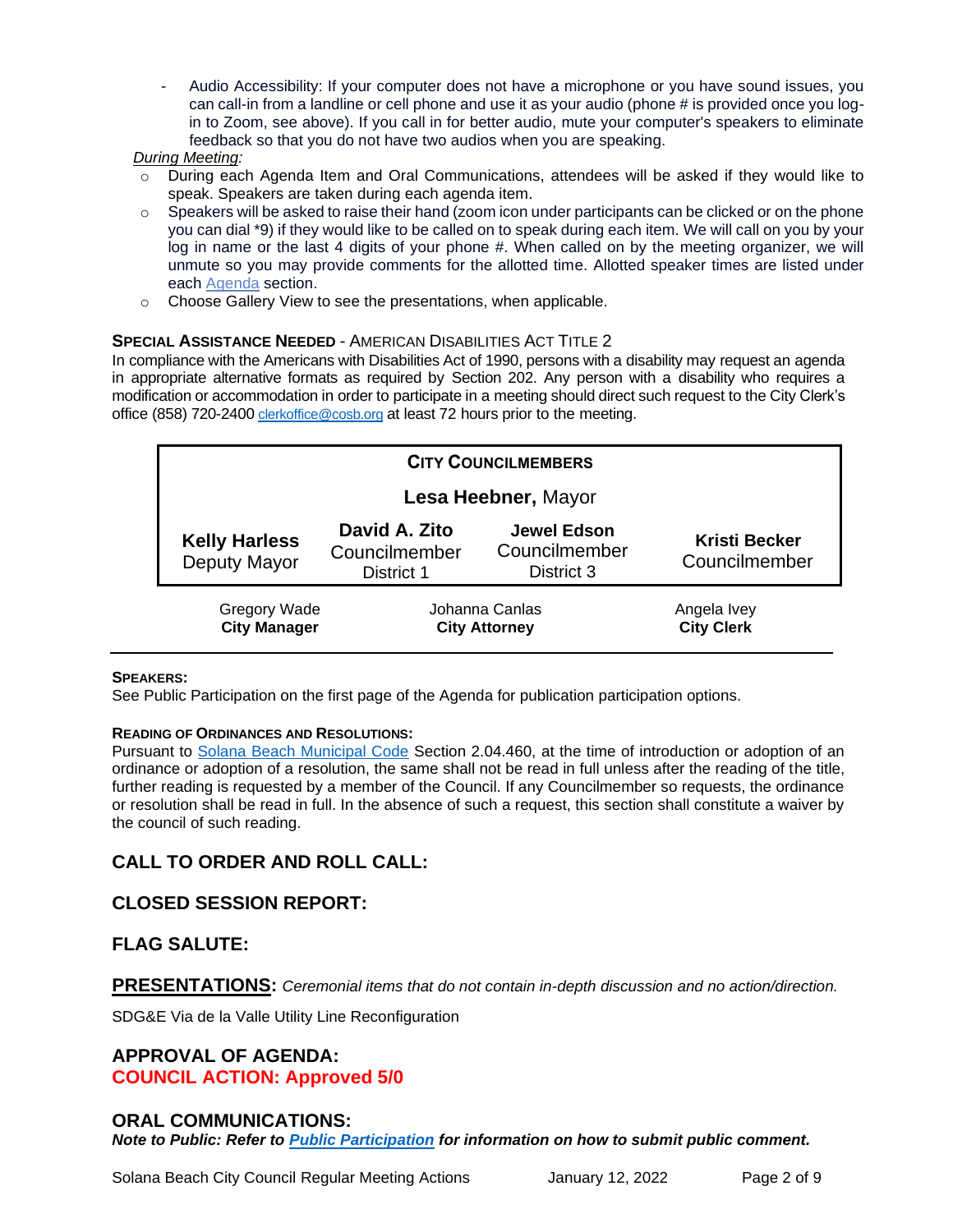This portion of the agenda provides an opportunity for members of the public to address the City Council on items relating to City business and not appearing on today's agenda by having submitted written comments for the record to be filed with the record or by registering to join the virtual meeting online to speak live, per the Public Participation instructions on the Agenda. Comments relating to items on this evening's agenda are taken at the time the items are heard. Pursuant to the Brown Act, no action shall be taken by the City Council on public comment items. Council may refer items to the City Manager for placement on a future agenda. The maximum time allotted for each speaker is THREE MINUTES (SBMC 2.04.190).

### **COUNCIL COMMUNITY ANNOUNCEMENTS / COMMENTARY:**

*An opportunity for City Council to make brief announcements or report on their activities. These items are not agendized for official City business with no action or substantive discussion.* 

## **A. CONSENT CALENDAR:** (Action Items) (A.1. - A.9.)

*Note to Public: Refer to Public Participation for information on how to submit public comment.*  Items listed on the Consent Calendar are to be acted in a single action of the City Council unless pulled for discussion.

Any member of the public may address the City Council on an item of concern by submitting written correspondence for the record to be filed with the record or by registering to join the virtual meeting online to speak live, per the Public Participation instructions on the Agenda. The maximum time allotted for each speaker is THREE MINUTES (SBMC 2.04.190).

Those items removed from the Consent Calendar by a member of the Council will be trailed to the end of the agenda, while Consent Calendar items removed by the public will be discussed immediately after approval of the Consent Calendar.

## **A.1. Register Of Demands.** (File 0300-30)

Recommendation: That the City Council

1. Ratify the list of demands for November 6, 2021 – December 17, 2021.

[Item A.1. Report \(click here\)](https://solanabeach.govoffice3.com/vertical/Sites/%7B840804C2-F869-4904-9AE3-720581350CE7%7D/uploads/Item_A.1._Report_(click_here)_01-12-22_-_O.pdf)

*Posted Reports & Supplemental Docs contain records up to the cut off time, prior to the start of the meeting, for processing new submittals. The final official record containing handouts, PowerPoints, etc. can be obtained through a Records Request to the City Clerk's Office.*

**COUNCIL ACTION: Approved 5/0**

## **A.2. General Fund Budget Adjustments for Fiscal Year 2021/2022.** (File 0330-30)

Recommendation: That the City Council

1. Receive the report listing changes made to the Fiscal Year 2021/2022 General Fund Adopted Budget.

[Item A.2. Report \(click here\)](https://solanabeach.govoffice3.com/vertical/Sites/%7B840804C2-F869-4904-9AE3-720581350CE7%7D/uploads/Item_A.2._Report_(click_here)_01-12-22_-_O.pdf)

*Posted Reports & Supplemental Docs contain records up to the cut off time, prior to the start of the meeting, for processing new submittals. The final official record containing handouts, PowerPoints, etc. can be obtained through a Records Request to the City Clerk's Office.*

**COUNCIL ACTION: Approved 5/0**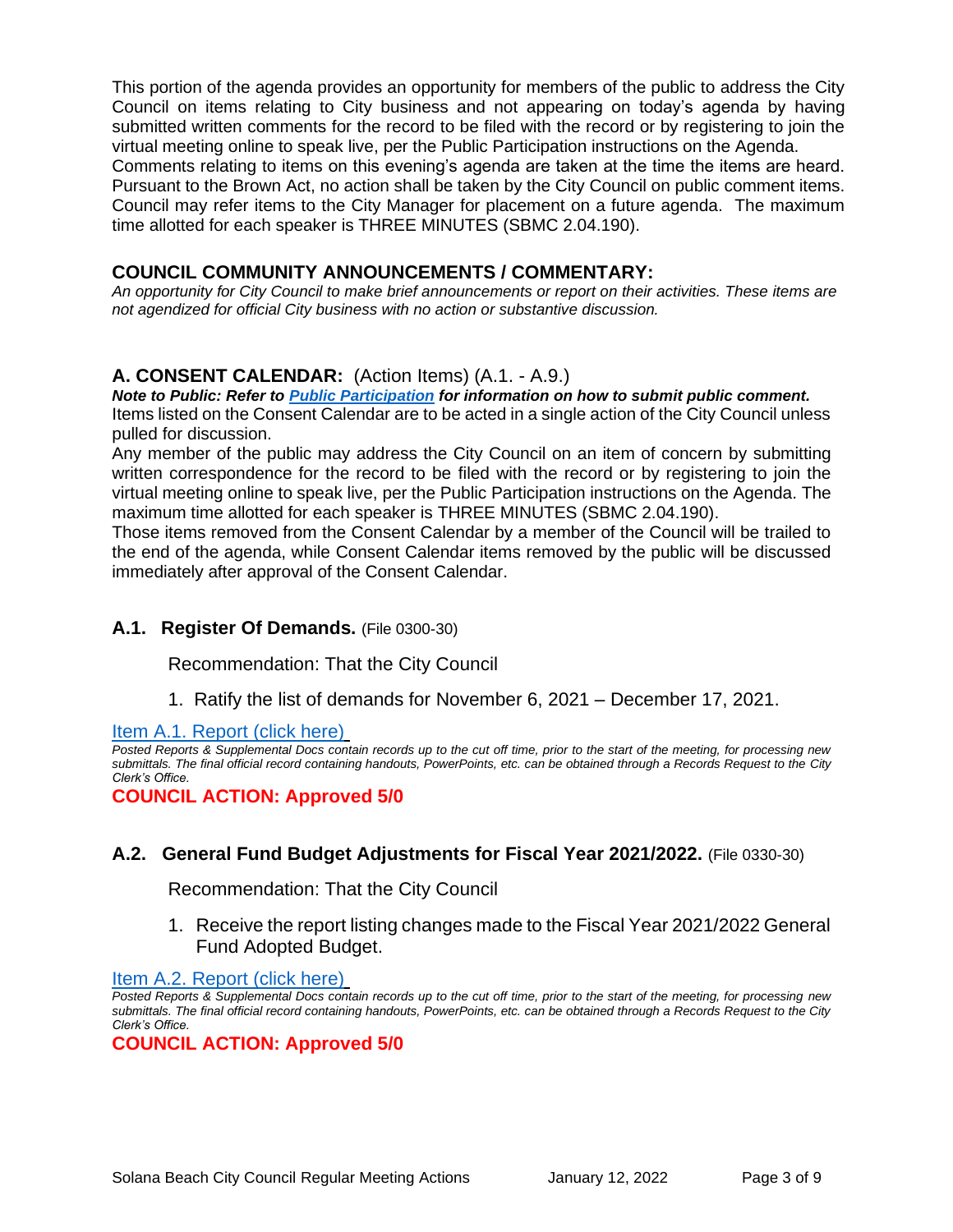## **A.3. 2022 Council Meeting Schedule.** (File 0410-05)

Recommendation: That the City Council

1. Review, edit, and/or approve a 2022 anticipated Council Meeting schedule with proposed cancellations and/or additional meetings.

[Item A.3. Report \(click here\)](https://solanabeach.govoffice3.com/vertical/Sites/%7B840804C2-F869-4904-9AE3-720581350CE7%7D/uploads/Item_A.3._Report_(click_here)_01-12-22_-_O.pdf)

*Posted Reports & Supplemental Docs contain records up to the cut off time, prior to the start of the meeting, for processing new submittals. The final official record containing handouts, PowerPoints, etc. can be obtained through a Records Request to the City Clerk's Office.*

**COUNCIL ACTION: Approved 5/0**

#### **A.4. 2020 Sewer & Storm Drain Rehabilitation Project.** (File 1040-26)

Recommendation: That the City Council

- 1. Adopt Resolution **2022-005**:
	- a. Authorizing the City Council to accept, as complete, the 2020 Sewer & Storm Drain Rehabilitation Project, Bid No. 2020-01, performed by Southwest Pipeline & Trenchless Corporation.
	- b. Approving a change order in the amount of \$38,759 with Southwest Pipeline and authorizing the City Manager to execute the change order.
	- c. Authorizing an appropriation of \$14,487 to the project budget unit from the General Fund.
	- d. Authorizing the City Treasurer to amend the Fiscal Year 2021/22 Adopted Budget accordingly.
	- e. Authorizing the City Clerk to file a Notice of Completion.

[Item A.4. Report \(click here\)](https://solanabeach.govoffice3.com/vertical/Sites/%7B840804C2-F869-4904-9AE3-720581350CE7%7D/uploads/Item_A.4._Report_(click_here)_01-12-22_-_O.pdf)

*Posted Reports & Supplemental Docs contain records up to the cut off time, prior to the start of the meeting, for processing new submittals. The final official record containing handouts, PowerPoints, etc. can be obtained through a Records Request to the City Clerk's Office.*

#### **COUNCIL ACTION: Approved 5/0**

#### **A.5. Successor Agency Recognized Obligation Payment Schedule (ROPS) 2022- 23 and Administrative Budget.** (File 0115-30)

Recommendation: That the Successor Agency

- 1. Receive the Successor Agency's enforceable obligations payment information and administrative budget for the period July 1, 2022 to June 30, 2023.
- 2. Adopt **Resolution SA-029** approving the SA Administrative Budget for July 1, 2022 to June 30, 2023.
- 3. Adopt **Resolution SA-030** approving the ROPS 22-23 for July 1, 2022 to June 30, 2023.

#### [Item A.5. Report \(click here\)](https://solanabeach.govoffice3.com/vertical/Sites/%7B840804C2-F869-4904-9AE3-720581350CE7%7D/uploads/Item_A.5._Report_(click_here)_01-12-22_-_O(1).pdf)

*Posted Reports & Supplemental Docs contain records up to the cut off time, prior to the start of the meeting, for processing new submittals. The final official record containing handouts, PowerPoints, etc. can be obtained through a Records Request to the City Clerk's Office.*

**COUNCIL ACTION: Approved 5/0**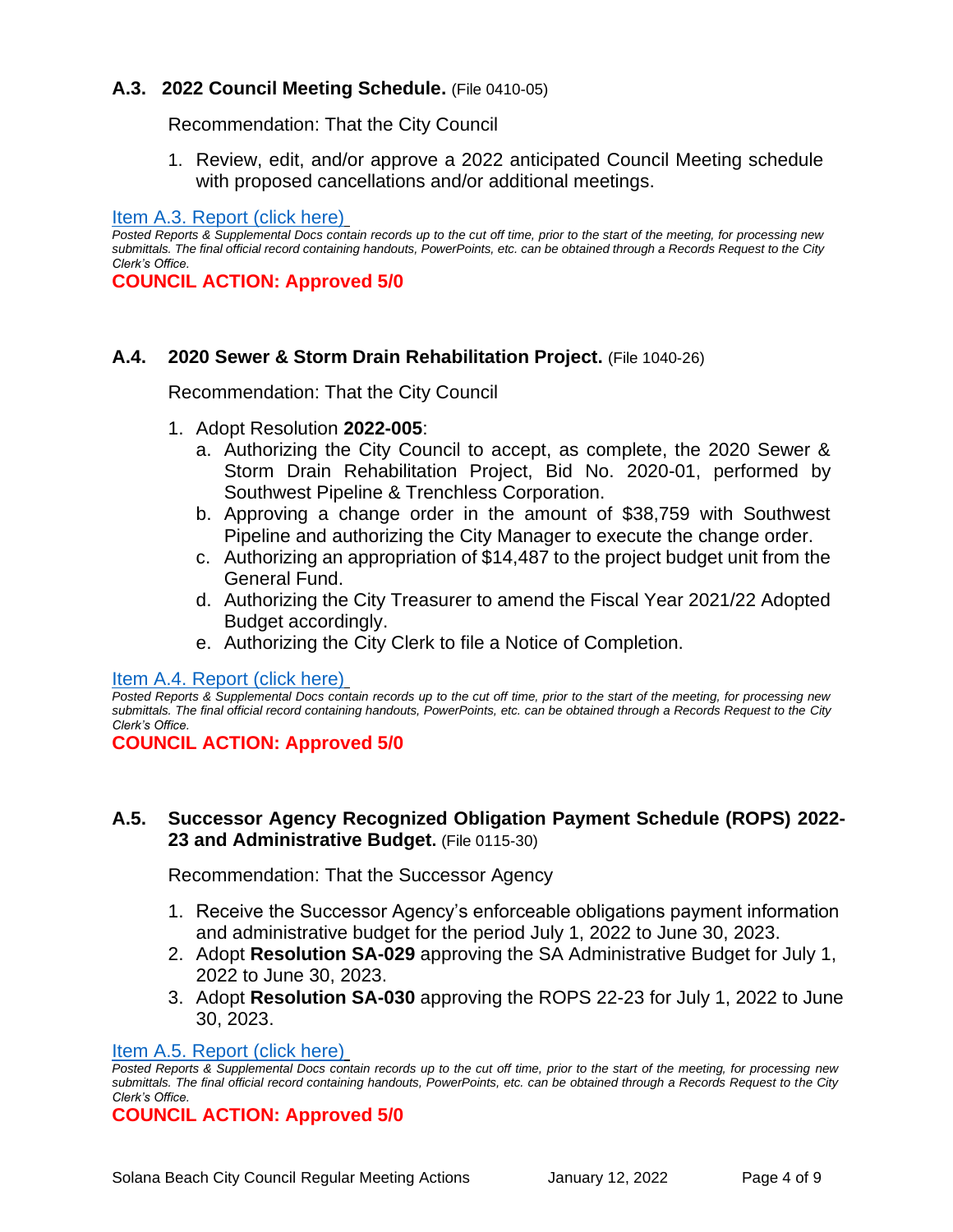### **A.6. Community Development Block Grant – Corona Virus (CDBG-CV) Funding for Community Resource Center's Food and Nutrition Center Program.** (File 0390-32)

Recommendation: That the City Council

- 1. Adopt **Resolution 2022-002:**
	- a. Approving the funding allocation of \$29,715 from the CDBG-CV Fund to Community Resource Center to administer the Food and Nutrition Center Program to benefit Solana Beach residents impacted by the Coronavirus pandemic.
	- b. Authorizing the City Manager to submit an application and any other necessary documents to the County to approve the Food and Nutrition Center Program as an authorized use of CDBG-CV funding and get reimbursement.
	- c. Authorizing the City Manager to execute a contract with the County for management and implementation of the CDBG-CV program and such other agreements, memoranda of understanding and documents related thereto.
	- d. After the contract with the County is executed, authorizing the City Manager to execute an agreement with the Community Resource Center in the amount of \$29,715 to administer the Food and Nutrition Center [Program.](https://solanabeach.govoffice3.com/vertical/Sites/%7B840804C2-F869-4904-9AE3-720581350CE7%7D/uploads/Item_A.6._Report_(click_here)_01-12-22_-_O.pdf)

### [Item A.6. Report \(click here\)](https://solanabeach.govoffice3.com/vertical/Sites/%7B840804C2-F869-4904-9AE3-720581350CE7%7D/uploads/Item_A.6._Report_(click_here)_01-12-22_-_O.pdf)

*Posted Reports & Supplemental Docs contain records up to the cut off time, prior to the start of the meeting, for processing new submittals. The final official record containing handouts, PowerPoints, etc. can be obtained through a Records Request to the City Clerk's Office.*

**COUNCIL ACTION: Approved 5/0**

## **A.7. EDCO Franchise Agreement Amendment.** (File 1030-15)

Recommendation: That the City Council

1. Adopt **Resolution 2022-004** approving Amendment 1 to the EDCO Franchise Agreement to address State organics recycling mandates.

#### [Item A.7. Report \(click here\)](https://solanabeach.govoffice3.com/vertical/Sites/%7B840804C2-F869-4904-9AE3-720581350CE7%7D/uploads/Item_A.7._Report_(click_here)_01-12-22_-_O.pdf)

*Posted Reports & Supplemental Docs contain records up to the cut off time, prior to the start of the meeting, for processing new submittals. The final official record containing handouts, PowerPoints, etc. can be obtained through a Records Request to the City Clerk's Office.*

**COUNCIL ACTION: Approved 5/0**

### **A.8. State Parks Grant Application for Beach Restoration and Shoreline Erosion.** (File 0610-12)

Recommendation: That the City Council

1. Adopt **Resolution 2022-001** authorizing submittal of a Grant application to the State of California Department of Parks and Recreation, Division of Boating and Waterways and authorize the City Manager to act on behalf of the City of Solana Beach, in consultation with the City Attorney, to negotiate and execute all agreements and amendments necessary to comply with the State Parks, Division of Boating and Waterways grant requirements.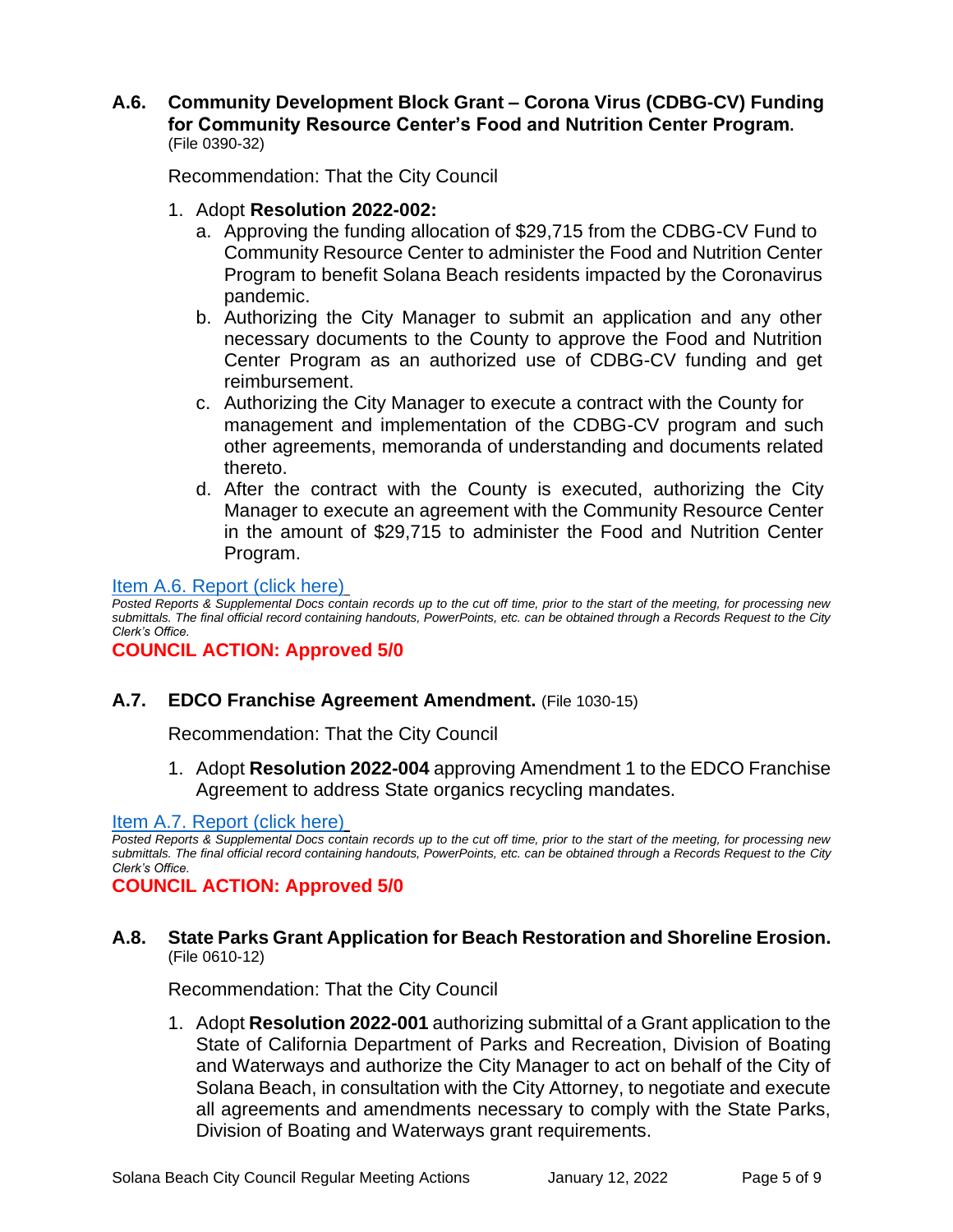[Item A.8. Report \(click here\)](https://solanabeach.govoffice3.com/vertical/Sites/%7B840804C2-F869-4904-9AE3-720581350CE7%7D/uploads/Item_A.8._Report_(click_here)_01-12-22_-_O.pdf)

*Posted Reports & Supplemental Docs contain records up to the cut off time, prior to the start of the meeting, for processing new submittals. The final official record containing handouts, PowerPoints, etc. can be obtained through a Records Request to the City Clerk's Office.*

**COUNCIL ACTION: Approved 5/0**

### **A.9. Local Emergency Teleconferencing.** (File 0240-25)

Recommendation: That the City Council

1. Adopt **Resolution 2022-008** authorizing remote teleconference meetings of the legislative bodies of the City for the period of January 12, 2022 through February 11, 2022 pursuant to the new provisions of the Brown Act.

[Item A.9. Report \(click here\)](https://solanabeach.govoffice3.com/vertical/Sites/%7B840804C2-F869-4904-9AE3-720581350CE7%7D/uploads/Item_A.9._Report_(click_here)_01-12-22_-_O.pdf)

*Posted Reports & Supplemental Docs contain records up to the cut off time, prior to the start of the meeting, for processing new submittals. The final official record containing handouts, PowerPoints, etc. can be obtained through a Records Request to the City Clerk's Office.*

### **COUNCIL ACTION: Approved 5/0**

### **D. PUBLIC HEARINGS:** (D.1.)

*Note to Public: Refer to Public Participation for information on how to submit public comment.*  Any member of the public may address the City Council on an item of concern by submitting written correspondence for the record to be filed with the record or by registering to join the virtual meeting online to speak live, per the Public Participation instructions on the Agenda. The maximum time allotted for each speaker is THREE MINUTES (SBMC 2.04.190).

#### **D.1. Redistricting Process.** (File 0430-60)

Recommendation: That the City Council

- 1. Receive Staff Report.
- 2. Conduct second public hearing.
- 3. Review submitted draft maps; and/or
- 4. Provide instructions to demographic consultant.

#### [Item D.1. Report \(click here\)](https://solanabeach.govoffice3.com/vertical/Sites/%7B840804C2-F869-4904-9AE3-720581350CE7%7D/uploads/Item_D.1._Report_(click_here)_01-12-22_-_O.pdf)

[Item D.1. Supplemental Docs \(upd 1-12-22](https://solanabeach.govoffice3.com/vertical/Sites/%7B840804C2-F869-4904-9AE3-720581350CE7%7D/uploads/Item_D.1._Supplemental_Docs_(upd_1-12_at_1257pm).pdf) at 12:57pm)

*Posted Reports & Supplemental Docs contain records up to the cut off time, prior to the start of the meeting, for processing new submittals. The final official record containing handouts, PowerPoints, etc. can be obtained through a Records Request to the City Clerk's Office.*

#### **Discussion**

## **B. PUBLIC HEARINGS:** (B.1. – B.2.)

*Note to Public: Refer to Public Participation for information on how to submit public comment.* 

Any member of the public may address the City Council on an item of concern by submitting written correspondence for the record to be filed with the record or by registering to join the virtual meeting online to speak live, per the Public Participation instructions on the Agenda. The maximum time allotted for each speaker is THREE MINUTES (SBMC 2.04.190).

An applicant or designee(s) for a private development/business project, for which the public hearing is being held, is allotted a total of fifteen minutes to speak, as per SBMC 2.04.210. A portion of the fifteen minutes may be saved to respond to those who speak in opposition. All other speakers have three minutes each.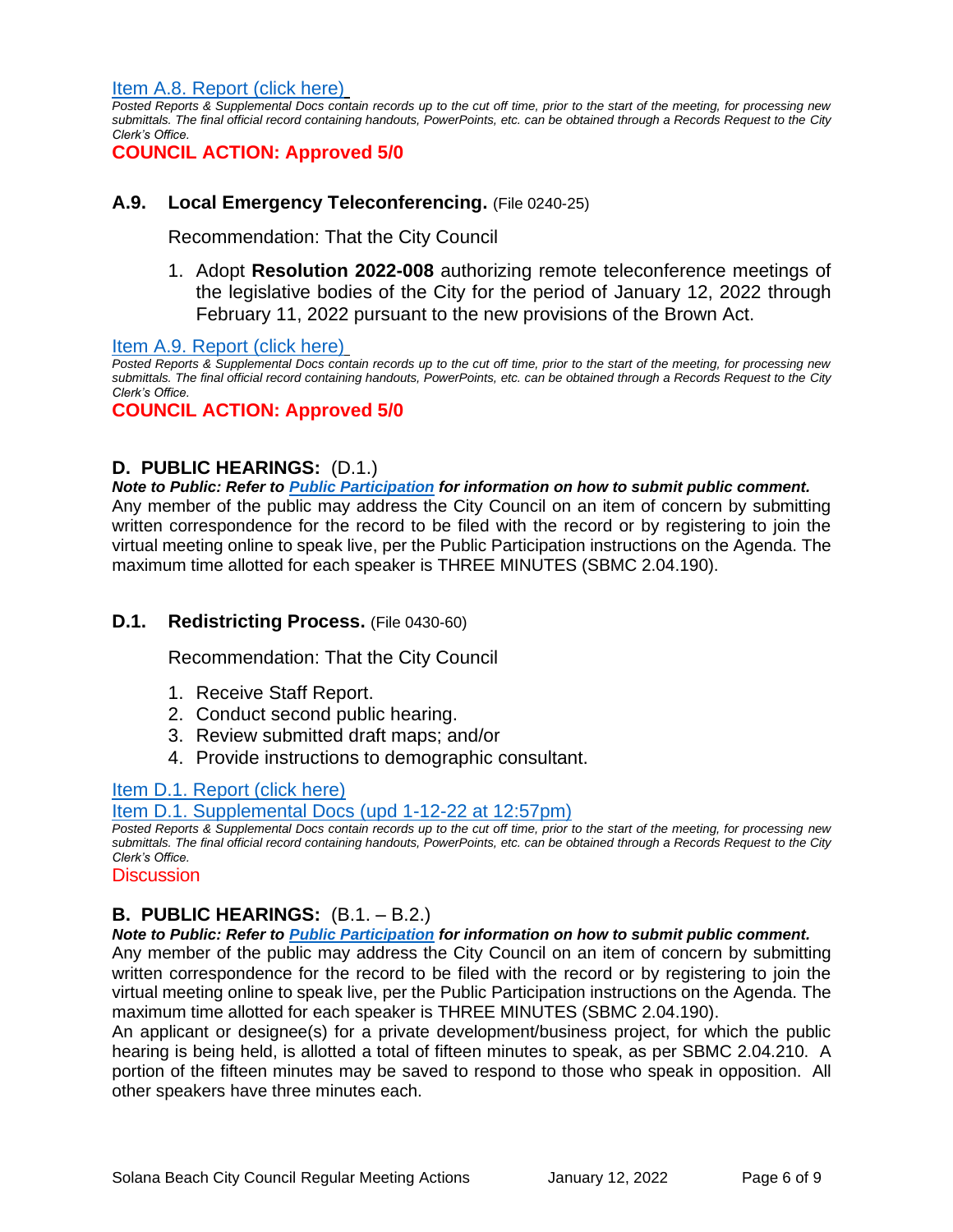After considering all of the evidence, including written materials and oral testimony, the City Council must make a decision supported by findings and the findings must be supported by substantial evidence in the record.

## **B.1. Public Hearing Continued: 211 Ocean St., Applicant: Blakely, Case: DRP21- 004/ SDP21-004.** (File 0600-40)

The proposed project meets the minimum zoning requirements under the SBMC, may be found to be consistent with the General Plan and may be found, as conditioned, to meet the discretionary findings required as discussed in this report to approve a DRP and SDP. Therefore, Staff recommends that the City Council:

- 1. Conduct the continued Public Hearing: Report Council Disclosures, Receive Public Testimony, and Close the Public Hearing.
- 2. Find the project exempt from the California Environmental Quality Act pursuant to Section 15303 of the State CEQA Guidelines; and
- 3. If the City Council makes the requisite findings and approves the project, adopt **Resolution 2021-128** conditionally approving a DRP and SDP to demolish a single-family residence, construct a replacement two-story, single-family residence with an attached two-car garage, and perform associated site improvements at 211 Ocean Street, Solana Beach.

## [Item B.1. Report \(click here\)](https://solanabeach.govoffice3.com/vertical/Sites/%7B840804C2-F869-4904-9AE3-720581350CE7%7D/uploads/Item_B.1._Report_(click_here)_01-12-22_-_O.pdf)

[Item B.1. Updated Report #1 \(added 1-12-22\)](https://solanabeach.govoffice3.com/vertical/Sites/%7B840804C2-F869-4904-9AE3-720581350CE7%7D/uploads/Item_B.1._Updated_Report_1_-_1-12-22_(845am).pdf)

[Item B.1. Supplemental Docs \(upd.](https://solanabeach.govoffice3.com/vertical/Sites/%7B840804C2-F869-4904-9AE3-720581350CE7%7D/uploads/Item_B.1.Supplemental_Docs_(upd_1-12_at_1045am)_-_O.pdf) 1-12-22 at 10:45am)

*Posted Reports & Supplemental Docs contain records up to the cut off time, prior to the start of the meeting, for processing new submittals. The final official record containing handouts, PowerPoints, etc. can be obtained through a Records Request to the City Clerk's Office.*

**COUNCIL ACTION: Approved 5/0 to continue this hearing until February 9, 2022 at 6:00 p.m.** 

## **B.2. Public Hearing: 135 S. Sierra Ave., Applicant: Las Brisas Homeowners Association, Case: DRP21-012, SDP21-014.** (File 0600-40)

The proposed project meets the minimum zoning requirements under the SBMC, may be found to be consistent with the General Plan and may be found, as conditioned, to meet the discretionary findings required as discussed in this report to approve a DRP and SDP. Therefore, Staff recommends that the City Council:

- 1. Conduct the Public Hearing: Open the Public Hearing, Report Council Disclosures, Receive Public Testimony, and Close the Public Hearing.
- 2. Find the project exempt from the California Environmental Quality Act pursuant to Section 15303 of the State CEQA Guidelines; and
- 3. If the City Council makes the requisite findings and approves the project, adopt **Resolution 2022-007** conditionally approving a DRP and SDP to add an elevator to an existing multi-family residential development at 135 S. Sierra Avenue, Solana Beach.

[Item B.2. Report \(click here\)](https://solanabeach.govoffice3.com/vertical/Sites/%7B840804C2-F869-4904-9AE3-720581350CE7%7D/uploads/Item_B.2._Report_(click_here)_01-12-22_-_O.pdf)

[Item B.2. Supplemental Docs \(upd.](https://solanabeach.govoffice3.com/vertical/Sites/%7B840804C2-F869-4904-9AE3-720581350CE7%7D/uploads/Item_B.2._Supplemental_Docs_(upd._1-12-22_515pm)_-_O.pdf) 1-12-22 at 5:15pm)

*Posted Reports & Supplemental Docs contain records up to the cut off time, prior to the start of the meeting, for processing new*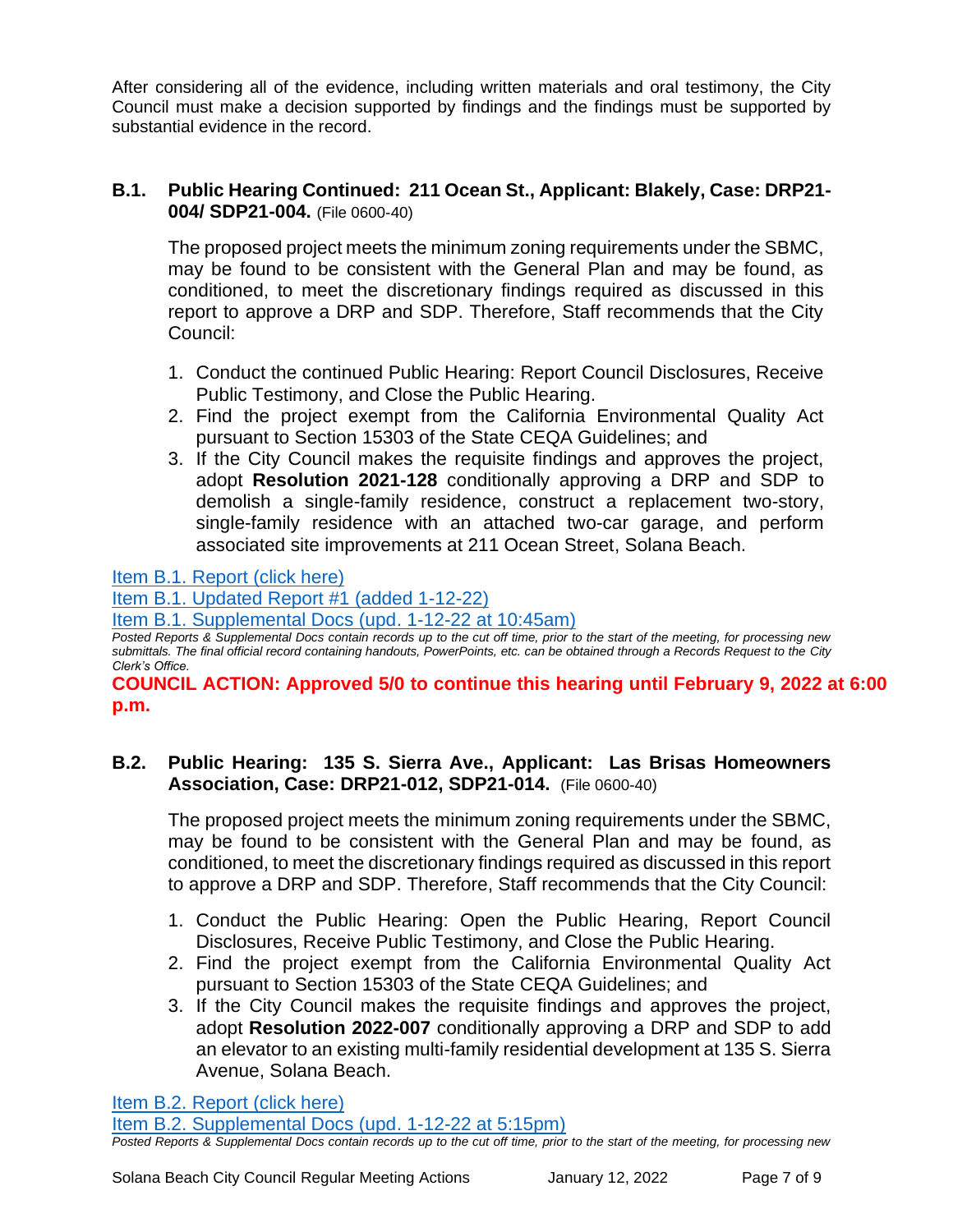*submittals. The final official record containing handouts, PowerPoints, etc. can be obtained through a Records Request to the City Clerk's Office.*

### **COUNCIL ACTION: Approved 5/0**

## **C. STAFF REPORTS: (C.1.)**

*Note to Public: Refer to Public Participation for information on how to submit public comment.*  Any member of the public may address the City Council on an item of concern by submitting written correspondence for the record to be filed with the record or by registering to join the virtual meeting online to speak live, per the Public Participation instructions on the Agenda. The maximum time allotted for each speaker is THREE MINUTES (SBMC 2.04.190).

## **C.1. Council Boards, Committees, & Commissions Mid-Term Review.** (File 0410-05)

Recommendation: That the City Council

- 1. Review the Regional Boards/Commissions/Committees and make alternate appointments, if necessary.
- 2. Review Council Standing Committees and make alternate appointments, if necessary.

## [Item C.1. Report \(click here\)](https://solanabeach.govoffice3.com/vertical/Sites/%7B840804C2-F869-4904-9AE3-720581350CE7%7D/uploads/Item_C.1._Report_(click_here)_01-12-22_-_O.pdf)

*Posted Reports & Supplemental Docs contain records up to the cut off time, prior to the start of the meeting, for processing new submittals. The final official record containing handouts, PowerPoints, etc. can be obtained through a Records Request to the City Clerk's Office.*

#### **No Changes**

### **COMPENSATION & REIMBURSEMENT DISCLOSURE:**

GC: Article 2.3. Compensation: 53232.3. (a) Reimbursable expenses shall include, but not be limited to, meals, lodging, and travel. 53232.3 (d) Members of a legislative body shall provide brief reports on meetings attended at the expense of the local agency "*City*" at the next regular meeting of the legislative body.

## **COUNCIL COMMITTEE REPORTS:** [Council Committees](https://www.ci.solana-beach.ca.us/index.asp?SEC=584E1192-3850-46EA-B977-088AC3E81E0D&Type=B_BASIC)

#### **REGIONAL COMMITTEES: (outside agencies, appointed by this Council)**

- a. City Selection Committee (meets twice a year) Primary-Heebner, Alternate-Edson
- b. Clean Energy Alliance (CEA) JPA: Primary-Becker, Alternate-Zito
- c. County Service Area 17: Primary- Harless, Alternate-Edson
- d. Escondido Creek Watershed Authority: Becker /Staff (no alternate).
- e. League of Ca. Cities' San Diego County Executive Committee: Primary-Becker, Alternate-Harless. Subcommittees determined by its members.
- f. League of Ca. Cities' Local Legislative Committee: Primary-Harless, Alternate-Becker
- g. League of Ca. Cities' Coastal Cities Issues Group (CCIG): Primary-Becker, Alternate-**Harless**
- h. North County Dispatch JPA: Primary-Harless, Alternate-Becker
- i. North County Transit District: Primary-Edson, Alternate-Harless
- j. Regional Solid Waste Association (RSWA): Primary-Harless, Alternate-Zito
- k. SANDAG: Primary-Heebner, 1<sup>st</sup> Alternate-Zito, 2<sup>nd</sup> Alternate-Edson. Subcommittees determined by its members.
- l. SANDAG Shoreline Preservation Committee: Primary-Becker, Alternate-Zito
- m. San Dieguito River Valley JPA: Primary-Harless, Alternate-Becker
- n. San Elijo JPA: Primary-Zito, Primary-Becker, Alternate-City Manager
- o. 22nd Agricultural District Association Community Relations Committee: Primary-Edson, Primary-Heebner

#### **STANDING COMMITTEES: (All Primary Members)** *(Permanent Committees)*